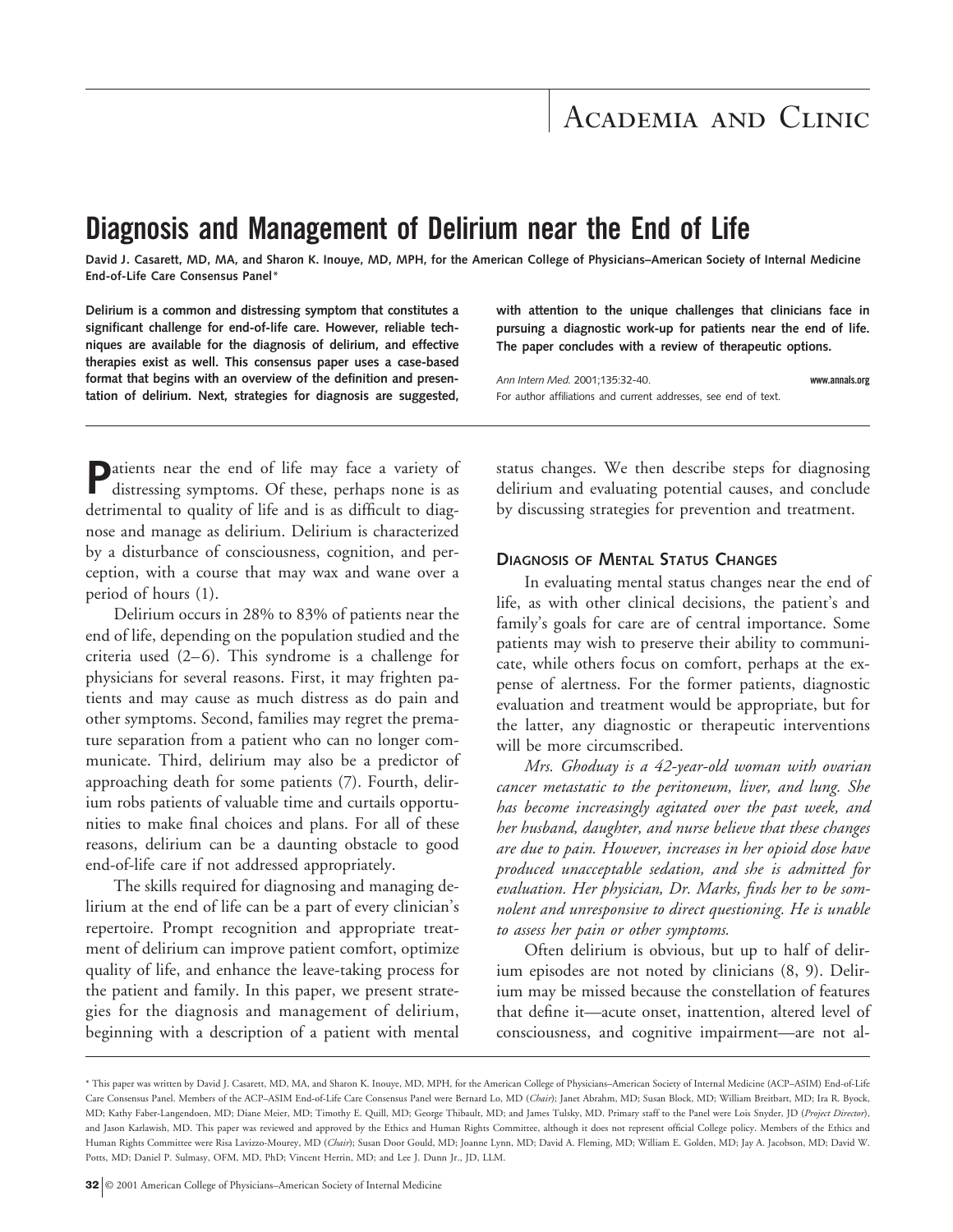ways readily apparent. Indeed, their detection often requires a careful history and bedside evaluation.

To diagnose delirium, clinicians must first have an accurate picture of the patient's baseline status. Therefore, Dr. Marks can first inquire about Mrs. Ghoduay's mental status at several points in the past. This may require tenacious detective work and questioning of several family members. For instance, Dr. Marks could ask for specific examples of Mrs. Ghouduay's interactions with friends and family a day ago, or a week ago. He might also assess her ability to participate in conversations, or to recognize family. This line of questioning can be valuable in identifying the typical fluctuating course of mental status changes that is seen in delirium.

*Further questioning confirms that Mrs. Ghoduay's decline in mental status began approximately 1 week before admission. Since then, her mental status has fluctuated dramatically, with periods of lucidity punctuated by episodes of somnolence and agitation. During that period, her morphine dosage was increased from 100 mg/24 hours to approximately 400 mg/24 hours, including rescue doses. Her oral intake has been limited. On the basis of this information, Dr. Marks believes that delirium is a possible cause of her somnolence.*

## **EVALUATING POSSIBLE DELIRIUM**

Delirium is a clinical diagnosis made at the bedside. To determine whether Mrs. Ghoduay's mental status changes are due to delirium, Dr. Marks will need to rely almost entirely on clinical skills to identify the two features of delirium: cognitive impairment and deficits in attention. Of the tests to assess cognitive function, the Mini-Mental State Examination (MMSE) (10) has the advantage of general availability and familiarity to most clinicians and, in most settings, is recommended as the test of choice. To assess attention, the MMSE's immediate repetition of three objects and a backwards-spelled word ("d-l-r-o-w") items can be very useful. Corroboration can be sought in the digit span test, in which inability to repeat at least five numbers forward without errors indicates inattention (11).

These tests of cognition and attention support a diagnosis of delirium, but they are not themselves diagnostic. In addition, Dr. Marks can also use one of several instruments that have been developed to distinguish delirium from other causes of altered mental status (**Table 1**). The most widely used include the Confusion Assessment Method (**Table 2**) (12), which systematizes bedside observations; the Memorial Delirium Assessment Scale (13); the Delirium Rating Scale (DRS) (14, 15); and the Delirium Symptom Interview (DSI) (16). Each has its own strengths and limitations, and the choice among them depends on the goals of use (**Table 1**).

*Mrs. Ghoduay's mental status seems to improve shortly after admission. Her MMSE score is 16, but she cannot perform the serial sevens task or spell "world" backwards. She is able to repeat only two digits in the digit span test on several occasions. Throughout the interview, Mrs. Ghoduay is easily distracted and often appears to drift off to sleep. Later the same day, she can be aroused only with difficulty, and attempts to repeat the same tests are unsuccessful.*

### **CHARACTERIZING DELIRIUM AND IDENTIFYING CAUSES**

On the basis of the results of formal testing and Mrs. Ghouduay's fluctuating clinical course, Dr. Marks believes that Mrs. Ghoduay's mental changes are most likely due to delirium. Delirium may present as one of three major types: hyperactive, hypoactive, or mixed. Hyperactive or "agitated" delirium is characterized by agitation and hallucinations and is often readily apparent. In contrast, hypoactive or "quiet" delirium presents as a decreased level of consciousness with somnolence and can be mistaken for sedation due to opioids or obtundation in the last days of life. Finally, delirium of mixed type, alternating between agitated and quiet forms, may also be difficult to recognize. Of these, Mrs. Ghoduay's presentation is most consistent with quiet delirium.

Even when delirium is recognized, a cause is often elusive. Although delirium can be due to a single cause, a multifactorial etiology is most common in the palliative care setting (4). Therefore, once delirium is diagnosed, possible causes should be sought in the medication history, physical examination, and laboratory tests. The clinician's task is to identify potential causes that are easily treatable and offer the best chance of improved quality of life (4, 17) (**Table 3**).

### **Medication History**

Available data suggest that medication effects are the most common cause of delirium both in the general patient population (8) and in patients near the end of life (4). Several medications commonly used in the pal-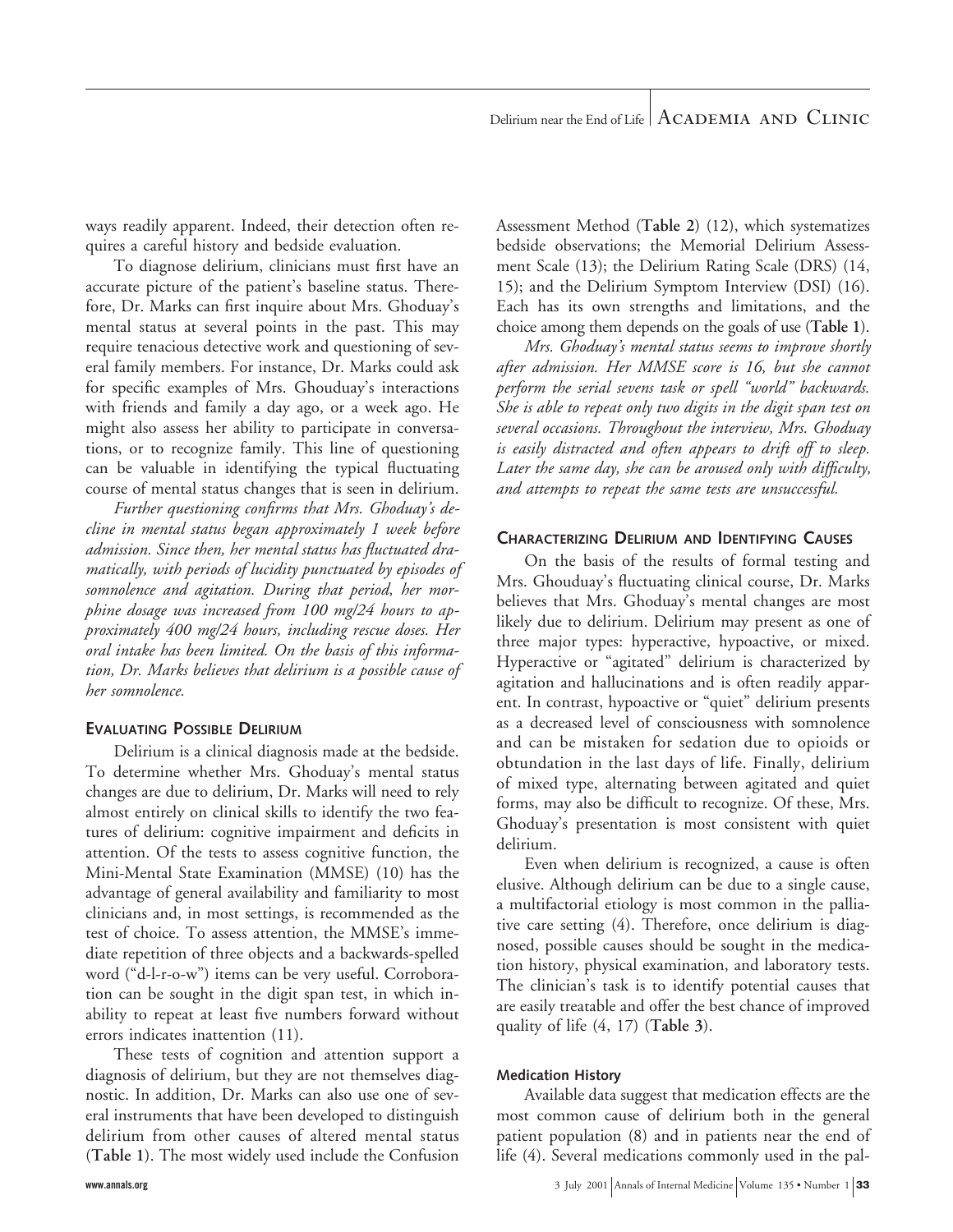### *Table 1.* **Available Instruments Used To Evaluate Delirium\***

| Description                                                                                                                                                                                                                                                                                                                  | <b>Domains</b>                                                                                                                                                                                                                  | Validation                                                                                                                                                                                                                                                                                            | <b>Reference Standard</b>                                                                                                                                                                           | Reliability                                                          | Feasibility                                                                                                                           |
|------------------------------------------------------------------------------------------------------------------------------------------------------------------------------------------------------------------------------------------------------------------------------------------------------------------------------|---------------------------------------------------------------------------------------------------------------------------------------------------------------------------------------------------------------------------------|-------------------------------------------------------------------------------------------------------------------------------------------------------------------------------------------------------------------------------------------------------------------------------------------------------|-----------------------------------------------------------------------------------------------------------------------------------------------------------------------------------------------------|----------------------------------------------------------------------|---------------------------------------------------------------------------------------------------------------------------------------|
| Confusion Assessment<br>Method (12)<br>Nine operationalized<br>criteria from DSM-<br>III-R scored accord-<br>ing to CAM algo-<br>rithm. Shortened<br>version uses four<br>criteria. Based on<br>observations made<br>during interview with<br>MMSE, by trained<br>lay or clinical inter-<br>viewer.<br>Delirium Rating Scale | 1. Onset/course<br>2. Attention<br>3. Organization of<br>thought<br>4. Level of consciousness<br>5. Orientation<br>6. Memory<br>7. Perceptual problems<br>8. Psychomotor behavior<br>9. Sleep-wake cycle                        | Sensitivity = $0.94 - 1.0$<br>(26 delirious patients);<br>specificity = $0.90 -$<br>0.95 (30 controls<br>without delirium)<br>Convergent agreement<br>with four other<br>cognitive measures<br>Ability to distinguish<br>delirium and dementia<br>verified                                            | Geriatric psychiatrists'<br>diagnoses based on<br>clinical judgment and<br>DSM-III-R criteria                                                                                                       | Inter-rater: $\kappa = 1.0$<br>overall                               | Observer-rated: 10-15<br>minutes for cognitive<br>testing and comple-<br>tion of rating                                               |
| (14, 15)<br>10-item rating, with<br>additive score 0-32,<br>designed to be<br>completed by a<br>psychiatrist after<br>complete psychiatric<br>assessment. Can be<br>used to rate severity.                                                                                                                                   | 1. Onset/course<br>2. Cognitive status<br>3. Perceptual problems<br>4. Delusions<br>5. Psychomotor behavior<br>6. Emotional lability<br>7. Sleep-wake cycle<br>8. Physical disorder                                             | No overlap in scores<br>between delirious<br>group ( $n = 20$ ) and 3<br>control groups:<br>demented $(n = 9)$ ,<br>schizophrenic ( $n = 9$ ),<br>and normal $(n = 9)$<br>Convergent agreement<br>with two other<br>cognitive measures<br>Ability to distinguish<br>delirium and dementia<br>verified | Consult-liaison psychia-<br>trist's diagnosis based<br>on DSM-III criteria                                                                                                                          | Inter-rater: Intraclass<br>correlation coeffi-<br>$cient = 0.97$     | Observer-rated: based<br>on lengthy interview<br>and detailed assess-<br>ment (time not speci-<br>fied)                               |
| Delirium Symptom<br>Interview (16)<br>Includes interview<br>with brief cognitive<br>assessment and<br>rating scale for 7<br>symptom domains of<br>delirium, by trained<br>lay or clinical inter-<br>viewer.                                                                                                                  | 1. Course<br>2. Organization of<br>thought<br>3. Level of consciousness<br>4. Orientation<br>5. Perceptual problems<br>6. Psychomotor behavior<br>7. Sleep-wake cycle                                                           | Sensitivity = $0.90$ ;<br>specificity = $0.80$ (30<br>"cases," 15 noncases,<br>3 borderline, 2 disagree-<br>ments by psychiatrist<br>and neurologist)<br>Ability to distinguish<br>delirium and dementia<br>not tested                                                                                | Psychiatrist's and neurol-<br>ogist's assessments<br>based on presence of<br>any 1 of 3 "critical<br>symptoms" (disorien-<br>tation, disturbance of<br>consciousness, or<br>perceptual disturbance) | Inter-rater: $\kappa = 0.90$<br>overall                              | Observer-rated in part;<br>$\geq$ 15 minutes for<br>interview, plus<br>additional time for<br>completion or rating<br>(not specified) |
| Memorial Delirium<br>Assessment Scale (13)<br>10-item scale, with<br>additive score 0-30<br>using cognitive test-<br>ing and behavioral<br>observations, by ex-<br>perienced mental<br>health professionals.<br>Designed for rating<br>delirium severity, not 8. Delusions                                                   | 1. Level of consciousness<br>2. Orientation<br>3. Memory<br>4. Digit span<br>5. Attention<br>6. Organization of<br>thought<br>7. Perceptual problems<br>screening or diagnosis. 9. Psychomotor behavior<br>10. Sleep-wake cycle | Sensitivity = $0.82$ ;<br>specificity = $0.75$ (with<br>score of 10; $n = 33$ : 17<br>with delirium, 8 with<br>dementia, 8 with other<br>psychiatric problems)                                                                                                                                        | Consult-liaison<br>psychiatrist's diagnosis<br>using Delirium Rating<br>Scale, MMSE, and<br>Clinician's Global Rating<br>of delirium severity                                                       | Inter-rater: intraclass<br>correlation coefficient =<br>0.92 overall | Observer-rated in part;<br>$\geq$ 10 minutes for<br>administration                                                                    |

\* CAM = Confusion Assessment Method; DSM-III = *Diagnostic and Statistical Manual of Mental Disorders*, 3rd edition; DSM-III-R = *Diagnostic and Statistical Manual of Mental Disorders*, 3rd edition revised; MMSE = Mini-Mental State Examination.

liative care setting deserve attention (**Table 3**). Opioids can cause both substantial alterations in mental status (18) and more subtle, temporary changes in cognition and attention (19, 20). These changes may become pronounced in the setting of renal failure, particularly with opioids, such as morphine, that have active metabolites

(21, 22). Meperidine is associated with a higher risk for delirium because its active metabolite, normeperidine, is cleared slowly (23). Other than meperidine, few data suggest that one opioid is associated a higher incidence of delirium than others.

A variety of other medications might also contribute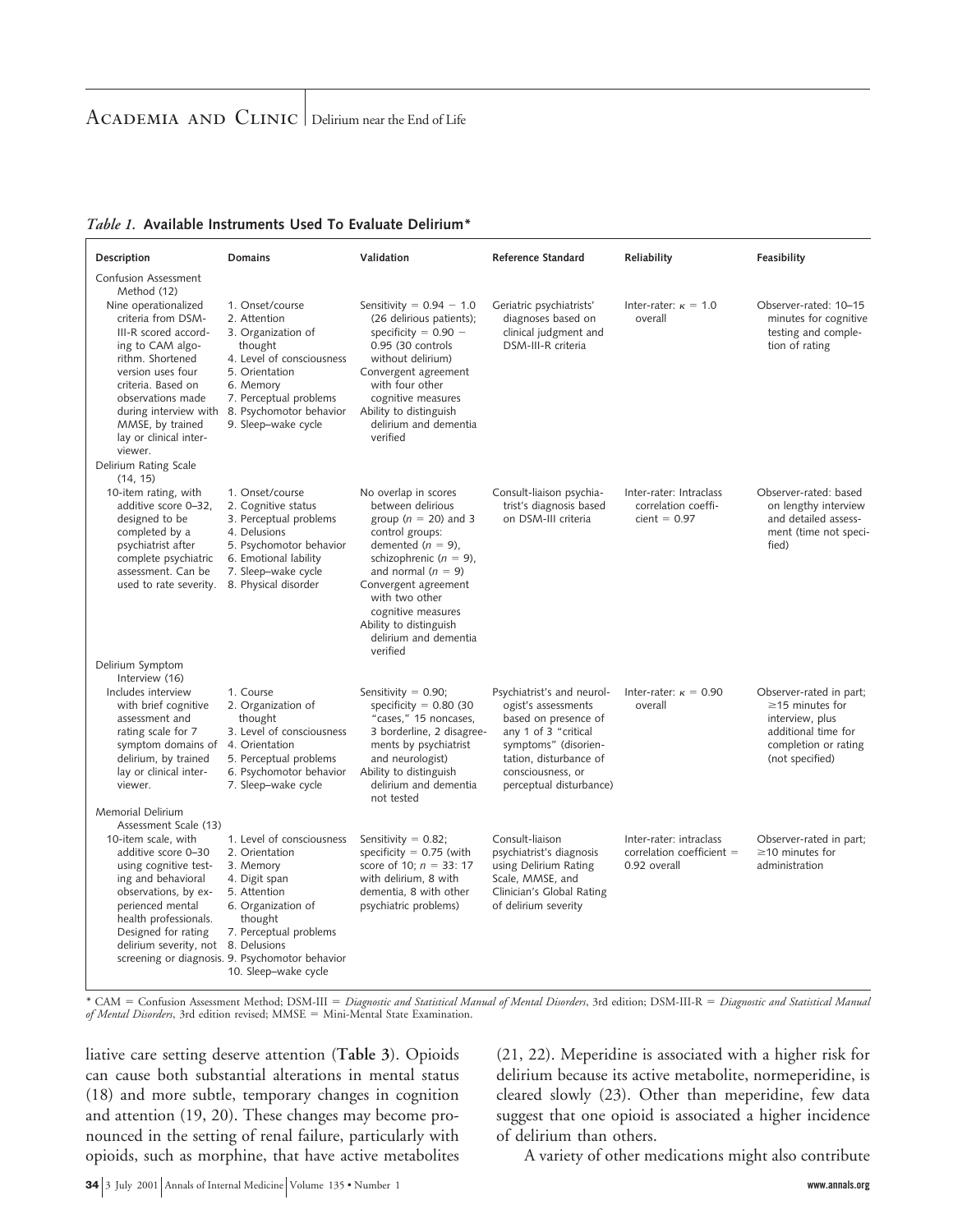#### *Table 2.* **Confusion Assessment Method (12)\***

Feature 1. Acute onset and fluctuating course

This feature is usually obtained from a family member or nurse and is shown by positive responses to the following questions: Is there evidence of an acute change in mental status from the patient's baseline? Did the (abnormal) behavior fluctuate during the day, that is, tend to come and go, or increase and decrease in severity?

Feature 2. Inattention

This feature is shown by a positive response to the following question: Did the patient have difficulty focusing attention, for example, by being easily distracted or having difficulty keeping track of what was being said?

Feature 3. Disorganized thinking

This feature is shown by a positive response to the following question: Was the patient's thinking disorganized or incoherent, such as rambling or irrelevant conversation, unclear or illogical flow of ideas, or unpredictable switching from subject to subject?

Feature 4. Altered level of consciousness

This feature is shown by any answer other than "alert" to the following question: Overall, how would you rate this patient's level of consciousness: alert (normal), vigilant (hyperalert), lethargic (drowsy, easily aroused), stupor (difficult to arouse) or coma (unable to arouse)?

to Mrs. Ghoduay's delirium (**Table 3**). These include sedative drugs, such as benzodiazepines and other sleeping medications; gastrointestinal drugs, such as cimetidine, ranitidine, and metoclopramide; and many nonsteroidal anti-inflammatory agents, corticosteroids, and medications with prominent anticholinergic effects, such as diphenhydramine, hydroxyzine, scopolamine, and amitriptyline (17, 24, 25).

In evaluating medications, it is also important to consider over-the-counter medications, including many of those described above and in **Table 3**. In addition, the use of complementary medications is common, and clinicians may be unaware of their use (26, 27). The side effects and interactions of these agents are poorly understood, and clinicians may wish to screen for these medications as a routine part of a delirium evaluation.

When medications are identified as precipitating factors, most can be switched (for example, cimetidine and ranitidine) or their dose can be tapered (for example, corticosteroids). Similarly, in the case of delirium due to opioids, it is sometimes possible to enhance pain relief while improving mental status by rotating to a different opioid, at a reduced equianalgesic dose (18, 28, 29). Although no randomized clinical trials support opioid rotation, expert opinion suggests that this practice can be useful.

Careful medication review often identifies several likely contributing medications, some of which may have an important role in pain and symptom management. Because delirium is multifactorial, it is unrealistic to expect that a single medication change will completely resolve the delirium. Instead, clinicians can limit the number of medications whenever possible and substitute agents with more benign side effect profiles.

#### **Physical Examination**

Information from a careful history should be supplemented by a physical examination. Some of the most important findings from a physical examination are those indicating that a patient is actively dying, such as hypotension and periods of apnea. The clinician should be alert for other signs on physical examination, including fever, focal or lateralizing neurologic findings, frontal release signs, or asterixis. Although the predictive value of these findings in dying patients is not known, their presence can help to guide the diagnostic evaluation.

Clinicians can also identify volume depletion, which

## *Table 3.* **Contributors to Mental Status Changes near the End of Life**

| Medical contributors<br>Infection<br>Brain metastases<br>Hepatic encephalopathy<br>Renal failure<br>Hypercalcemia<br>Hyponatremia<br>Disseminated intravascular coagulation<br>Hypoxemia<br>Volume depletion<br>Infections (e.g., urinary tract infections, pneumonia) |  |  |
|------------------------------------------------------------------------------------------------------------------------------------------------------------------------------------------------------------------------------------------------------------------------|--|--|
| Atelectasis with hypoxemia<br>Immobilization                                                                                                                                                                                                                           |  |  |
| Psychosocial contributors                                                                                                                                                                                                                                              |  |  |
| Depression<br>Vision/hearing impairment<br>Pain<br><b>Emotional stress</b><br>Unfamiliar environment                                                                                                                                                                   |  |  |
| Medications commonly used at the end of life                                                                                                                                                                                                                           |  |  |
| Opioids<br>Corticosteroids                                                                                                                                                                                                                                             |  |  |
| Metoclopramide                                                                                                                                                                                                                                                         |  |  |
| Benzodiazepines                                                                                                                                                                                                                                                        |  |  |
| Hydroxyzine<br>Diphenhydramine                                                                                                                                                                                                                                         |  |  |
| Nonsteroidal anti-inflammatory drugs                                                                                                                                                                                                                                   |  |  |
| H <sub>2</sub> -Blockers                                                                                                                                                                                                                                               |  |  |
| Tricyclic antidepressants<br>Scopolamine                                                                                                                                                                                                                               |  |  |

<sup>\*</sup> Scoring: The diagnosis of delirium requires a present/abnormal rating for features 1 and 2 and for either 3 or 4.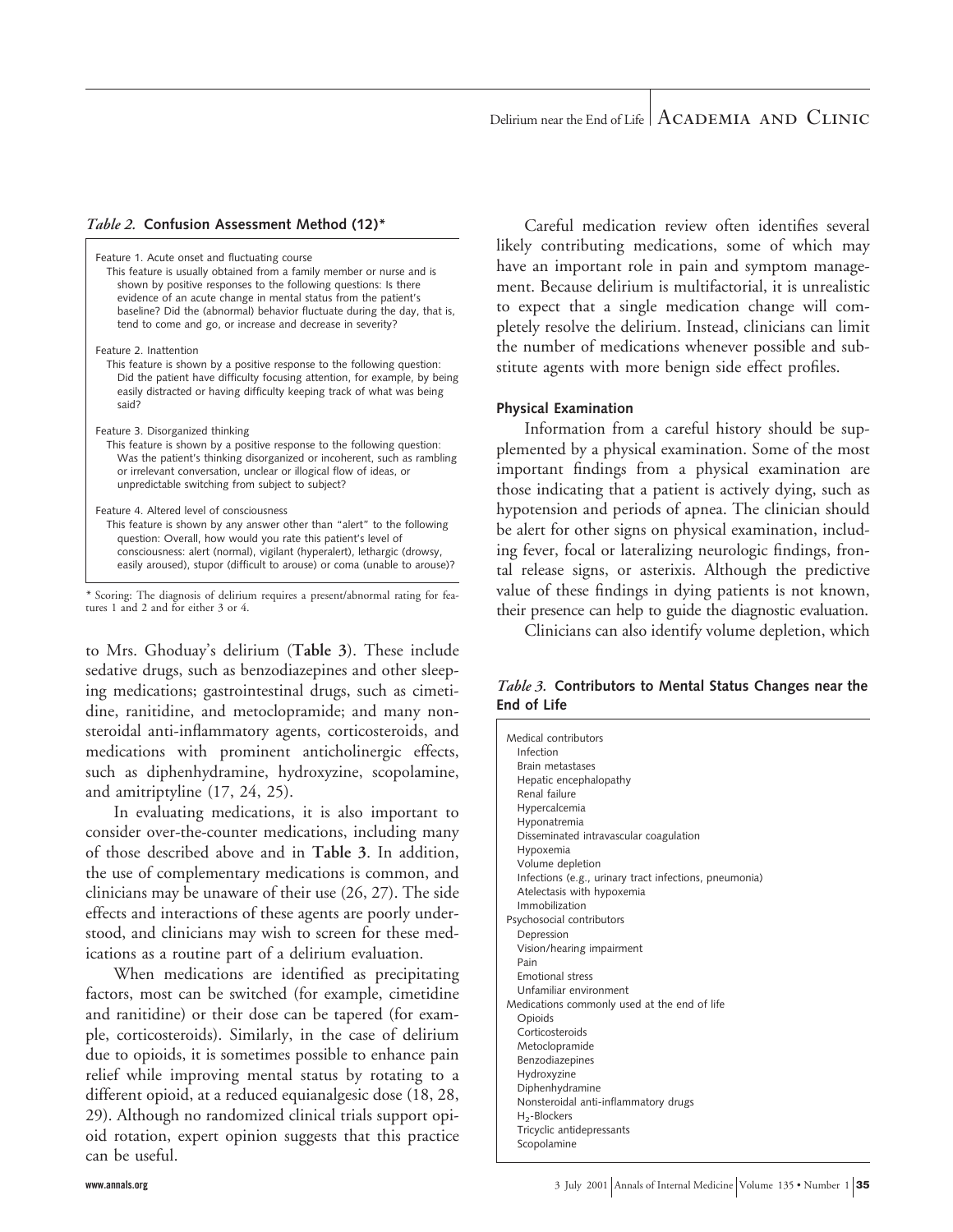## $ACADEMIA$  AND  $CLINIC$  Delirium near the End of Life

may be a common cause of delirium near the end of life (4). However, the treatment of volume depletion need not be automatic. Fluid replacement using a nasogastric tube or intravenous catheter may impose additional burdens on the patient and his or her family. Other, less invasive interventions, such as hypodermoclysis (30), pose fewer burdens. Nevertheless, all of these may prolong the patient's life, which may not be consistent with his or her goals.

*Dr. Marks concludes that Mrs. Ghoduay's delirium is caused in part by diphenhydramine that was prescribed for sleep. In addition, he believes that her delirium might be potentiated by high doses of morphine. However, her family is not satisfied with this description. They are concerned about possible metabolic derangements or metastases that might be treatable, and they urge Dr. Marks to pursue a more aggressive valuation.*

### **Laboratory Evaluation**

The decision to search more aggressively for causes of delirium depends on the patient's and family's goals for care, the burdens of an evaluation, and the likelihood that a specific remediable cause will be found. In patients who are actively dying, altered mental status is common (4, 31), and these changes may be resistant to treatment. When death seems to be imminent, it is appropriate to forgo evaluation beyond a history and physical examination and to provide both pharmacologic and nonpharmacologic interventions to ameliorate the symptoms of agitated delirium.

When further evaluation is indicated, data are not available to dictate a "standard" algorithm. Nevertheless, metabolic causes of delirium may be found in up to 18% of terminally ill patients with cancer (4). Therefore, a targeted laboratory assessment might include complete blood count with differential, electrolytes, blood urea nitrogen, creatinine, calcium, magnesium, phosphorus, glucose, urinalysis, and oxygen saturation.

The burden of the evaluation, as well as the potential value of the findings and the goals of treatment, should guide decisions about laboratory or radiologic assessment. The clinical setting must also be considered, since treatment of metabolic derangements may be difficult in the home care setting. Therefore, each diagnostic and therapeutic decision requires careful discussion with the patient and his or her family. Evidence of the patient's prior wishes may be particularly helpful in this regard, and clinicians may wish to discuss treatment options for delirium as part of advance care planning.

*Laboratory studies reveal new renal insufficiency but no electrolyte disorder that could explain Mrs. Ghoduay's mental status changes. Oxygen saturation is 93% on 2 L of oxygen delivered by nasal cannula.*

*Dr. Marks recommends a change from morphine to hydromorphone at a reduced equianalgesic dose. With this new regimen, Mrs. Ghouduay's level of consciousness still waxes and wanes, and her attention span is short. She cannot maintain a conversation and drifts off to sleep frequently. Her MMSE scores range from 10 to 15 over 2 days, and her digit span test score is between 0 and 2. Her family would like to know if there are other options for symptomatic treatment, even though they realize a cause has not been identified.*

## **PREVENTION AND TREATMENT**

Delirium is often a distressing symptom, as are pain, dyspnea, and nausea. Like these symptoms, delirium is also treatable. Because patients' time is limited, it is reasonable to treat delirium before, or in concert with, a diagnostic evaluation. As in pain management, relief of suffering need not be delayed by a search for a cause. Instead, the decision to treat the symptoms of pain or delirium can be made independently of the results of the etiologic evaluation.

The decision to intervene also depends on the degree to which delirium is distressing. For instance, although many hallucinations are disturbing, hallucinations of deceased friends or relatives may sometimes be comforting. In the latter case, families can be reassured. Nevertheless, the course of delirium is highly variable, and clinicians must be alert to the abrupt development of more distressing manifestations of delirium.

Finally, a clinician's choice among therapeutic options will often be made with insufficient data. At the very least, clinicians may find it necessary to base treatment decisions on data from very different patient populations. For this reason, the data discussed below offer a guide for the treatment of delirium at the end of life, but they must be weighed carefully against clinical experience and the results of future research.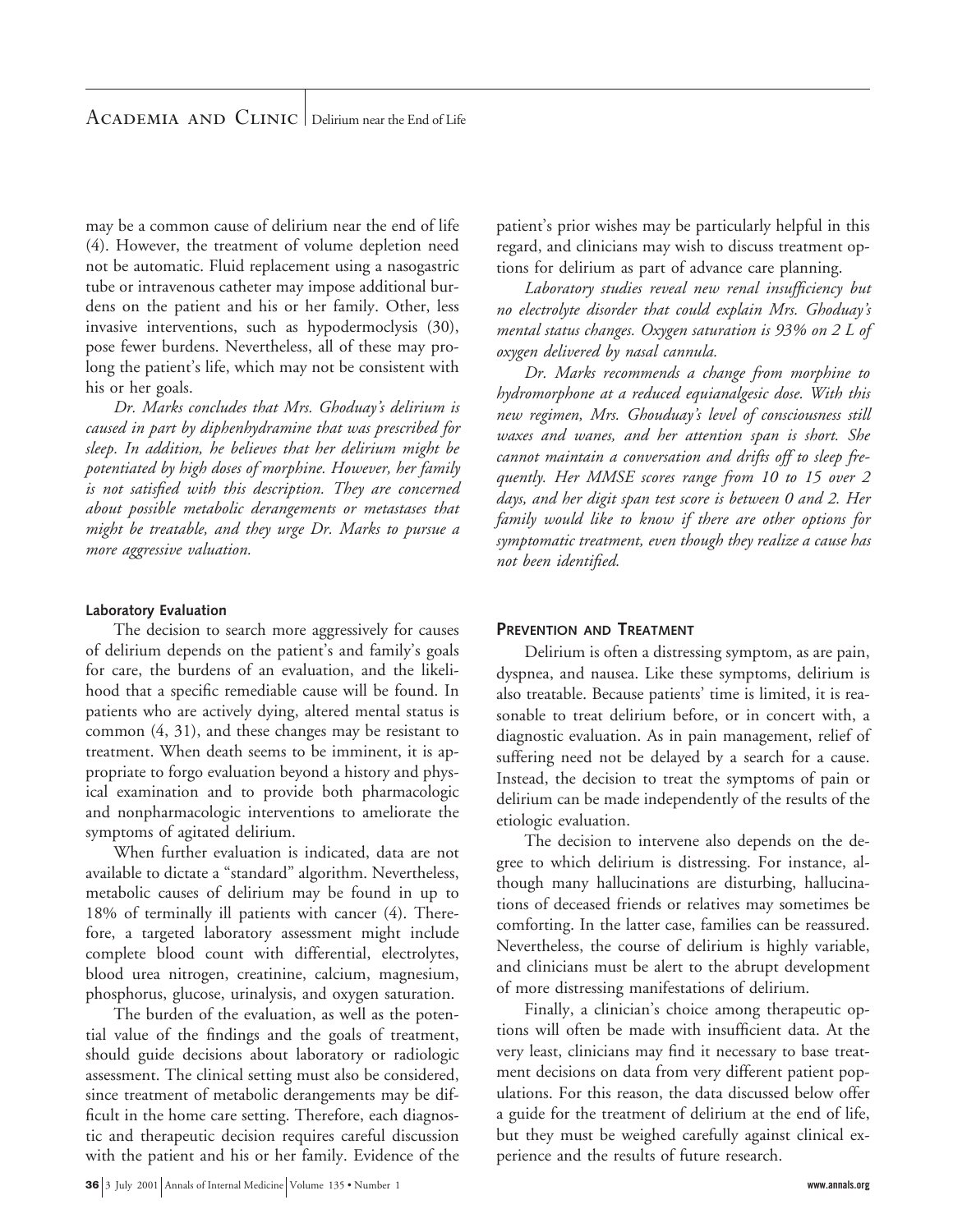#### *Table 4.* **Nonpharmacologic Management of Delirium\***

| <b>Targeted Risk Factor</b> | <b>Standardized Intervention Protocol</b>                                                                                                                                                                                                                                                                                                                                                                              |  |  |  |
|-----------------------------|------------------------------------------------------------------------------------------------------------------------------------------------------------------------------------------------------------------------------------------------------------------------------------------------------------------------------------------------------------------------------------------------------------------------|--|--|--|
| Cognitive impairment        | Orientation protocol: includes orientation board<br>with name of care team members and day's<br>schedule; reorienting communication<br>Therapeutic activities protocol: provides cognitively<br>stimulating activities 3 times daily, such as<br>current events discussions, structured<br>reminiscence, or word games                                                                                                 |  |  |  |
| Sleep deprivation           | Nonpharmacologic sleep protocol: at bedtime,<br>provides warm drink (milk or herbal tea),<br>relaxation tapes or music, and back massage<br>Sleep enhancement protocol: reinforces unit-wide<br>noise reduction strategies (e.g., silent pill<br>crushers, vibrating beepers, reduction in hallway<br>noise) and adjusts schedule to allow sleep (e.g.,<br>rescheduling medications, vital sign checks,<br>procedures) |  |  |  |
| Immobility                  | Early mobilization protocol: provides ambulation or<br>active range-of-motion exercises 3 times daily;<br>minimizes use of immobilizing equipment (e.g.,<br>bladder catheters, physical restraints)                                                                                                                                                                                                                    |  |  |  |
| Visual impairment           | Vision protocol: offers visual aids (e.g., eyeglasses,<br>magnifying lenses) and adaptive equipment (e.g.,<br>large illuminated phone dials, large-print books,<br>fluorescent tape on call bell); daily reinforcement<br>of use of adaptations                                                                                                                                                                        |  |  |  |
| Hearing impairment          | Hearing protocol: supplies portable amplifying<br>devices, earwax disimpaction, and special<br>communication techniques; daily reinforcement<br>of use of adaptations                                                                                                                                                                                                                                                  |  |  |  |
| Dehydration                 | Dehydration protocol: provides early recognition<br>and volume repletion measures (i.e., encouraging<br>oral fluids)                                                                                                                                                                                                                                                                                                   |  |  |  |

\* Data obtained from Inouye et al. (32).

#### **Prevention and Nonpharmacologic Treatment**

All patients near the end of life can be considered at high risk for delirium, and clinicians should consider preventive strategies that have been proven effective in other settings (32). For instance, protocols designed to encourage cognitive activity and to help patients orient to place, time, and environment can be useful. Sleep can be improved by a combination of nonpharmacologic interventions, such as relaxation and breathing techniques; quiet music at bedtime; and reductions in environmental light, noise, and other factors that may awaken the patient at night. These strategies also minimize the need for sedative medications, which are a significant cause of delirium (17, 25).

Immobility can be ameliorated in some patients by encouraging time out of bed and active range-of-motion exercises, as well as by limiting the use of catheters, restraints, or continuous intravenous infusions. All of these factors are potentially modifiable and can be considered not only for prevention but also as potential targets for the nonpharmacologic treatment of delirium (**Table 4**). These interventions will need to be adapted to the needs of patients near the end of life to make them consistent with patients' goals for care; they will not be appropriate for all patients. However, because these interventions can be initiated by family members in the home, they may have a particularly valuable place in end-of-life care by allowing families to take an active role in maintaining the patient's comfort.

#### **Pharmacologic Treatment**

*Several nonpharmacologic interventions are initiated, including careful attention to the lighting in Mrs. Ghoduay's room and orientation cues. In addition, Dr. Marks recommends initiating a trial of intravenous haloperidol, and he explains the efficacy of this drug as a neuroleptic agent. However, Mrs. Ghoduay's family is reluctant to agree to this plan, arguing that she is not "crazy." The housestaff caring for her also object. They are concerned that haloperidol is not effective for a quiet delirium such as Mrs. Ghoduay's and that, if anything, it will only make her more sedated.*

In most cases, the goal of pharmacologic treatment of delirium should be to bring patients closer to their baseline mental state, not to sedate them or to suppress agitation. Several agents are available (**Table 5**), but few data exist to guide their use in the treatment of patients near the end of life. Therefore, clinicians may prefer to turn first to a medication such as haloperidol, which one randomized, controlled trial has shown to be superior to benzodiazepines for both hyperactive and hypoactive de-

## *Table 5.* **Pharmacologic Management of Delirium: Usual Starting Doses\***

| Predominantly neuroleptic effects<br>Haloperidol, 0.5-1 mg every 30 minutes orally (0.5-1 mg every 30<br>minutes subcutaneously or intravenously, titrate to effect, usual<br>maximal dose not to exceed 3 mg/24 hours) |
|-------------------------------------------------------------------------------------------------------------------------------------------------------------------------------------------------------------------------|
| Olanzapine, 2.5–5 mg orally once daily                                                                                                                                                                                  |
| Risperidone, 0.5 mg orally twice daily                                                                                                                                                                                  |
| Predominantly sedative effects                                                                                                                                                                                          |
|                                                                                                                                                                                                                         |
| Lorezepam, 0.5–1 mg every 4 hours orally, subcutaneously, or<br>intravenously                                                                                                                                           |
| Propofol, 10-mg bolus followed by 10 mg/h intravenously                                                                                                                                                                 |
| Midazolam, 1-2 mg/h subcutaneously or intravenously                                                                                                                                                                     |

<sup>\*</sup> Titrate dose to effect in all regimens.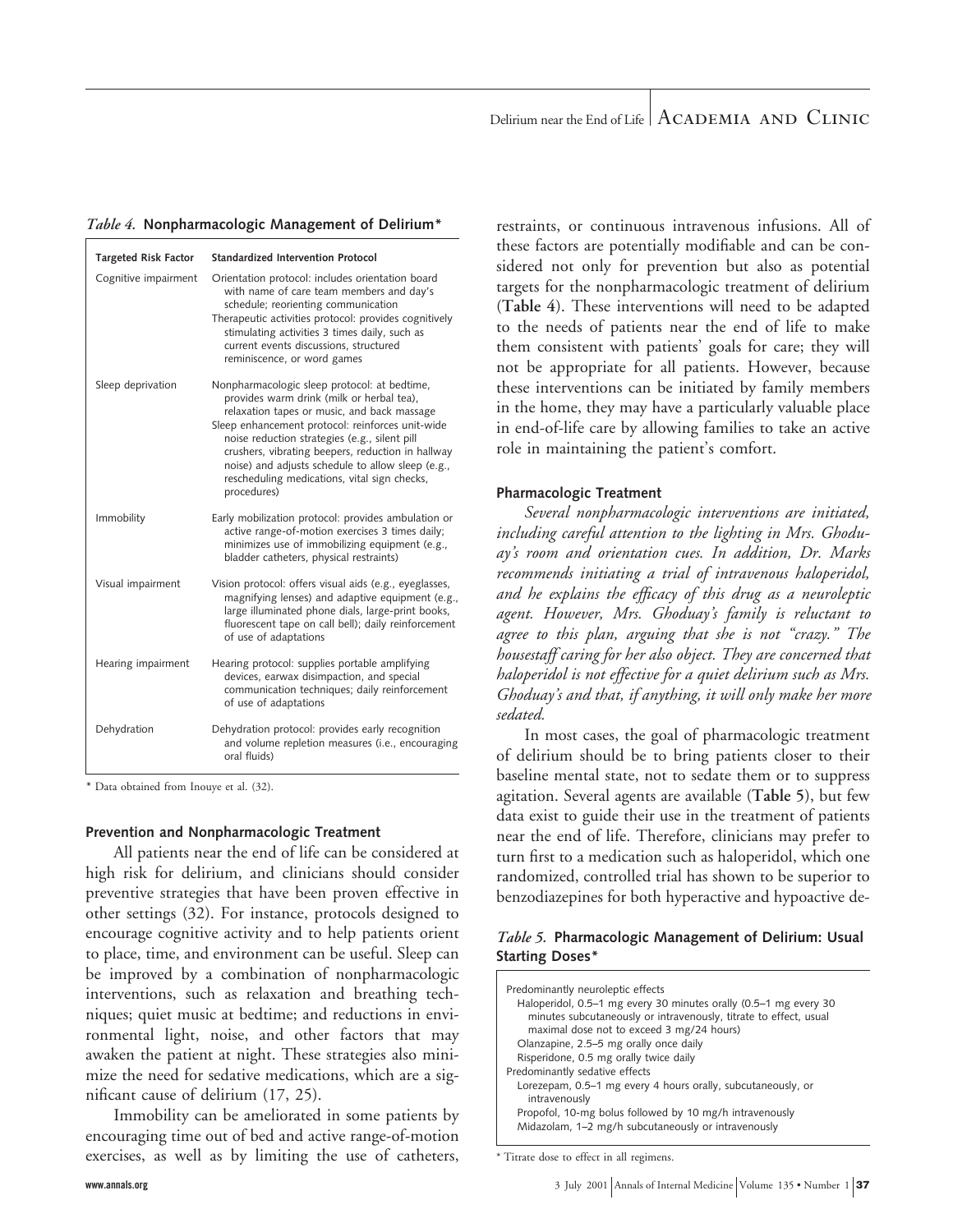lirium in patients with AIDS (33). Haloperidol also has the advantages of a fairly wide therapeutic window, availability in both parenteral and oral preparations, and minimal risk for respiratory depression. Benzodiazepines such as alprazolam have demonstrated some benefit in controlling agitation in elderly patients (34), but they do not necessarily improve cognitive function as does haloperidol (33). Although haloperidol is generally safe and effective, adverse events include dystonia and an initial worsening of delirium symptoms, particularly agitation.

Other agents are available, but even fewer data are available to support their use. Some clinicians have found newer neuroleptic agents to be effective, although most data come from the treatment of agitation in elderly patients. These agents include methotrimeprazine, risperidone, clozapine, and olanzapine (35–38) (**Table 5**). These agents may offer some advantages over haloperidol, such as diminished extrapyramidal effects (olanzapine and risperidone) (39–41) and analgesia (methotrimeprazine) (42). However, these studies are generally designed to test the effectiveness of a medication in treating agitation or aggression in cognitively impaired elderly patients, not delirium in patients near the end of life. Moreover, the time to response in these studies is as long as 12 weeks (36), a time frame that is not relevant to patients near the end of life. Therefore, without extensive experience in this patient population, clinicians may prefer to reserve these agents for use when haloperidol is ineffective.

In some cases, several agents are ineffective and patients require sedation. Several authors have suggested that sedation is required in 9% to 26% of patients with delirium near the end of life (31, 43). Because sedation may pose its own risks, such as decreased interaction with family or respiratory depression, the decision to use sedation should be weighed carefully. When patients and their families experience considerable distress, some have suggested that for these patients the benefits of sedation may outweigh the risks (44). However, a true consensus about this practice has not yet emerged (45).

If sedation is warranted, clinicians can choose an agent that is short acting and that can be easily and rapidly titrated to effect. These agents include lorazepam, midazolam, and propofol (**Table 5**). Lorazepam can be administered by oral, intravenous, and subcutaneous routes and is widely used. However, it has the longest duration of action of these drugs. Propofol offers the advantage of rapid titration (46, 47). It is expensive, however, and its use is often restricted to the intensive care unit or to anesthesiologists. Midazolam may be easier to titrate in some settings (47, 48), but its use may be restricted as well. It is sometimes given subcutaneously, but there are limited data to guide dosing by this route. Without convincing data to support one of these agents, the choice among them will be based on availability and on the requirements of the specific clinical situation.

## **CONCLUSION**

The identification and management of delirium are essential to good end-of-life care. Nevertheless, this may not be easy. The challenge of providing good treatment for delirium, as with many other symptoms near the end of life, is made more difficult by the paucity of data to guide management decisions. The available data come from other patient populations, particularly elderly patients, and may not apply to patients with a variety of diagnoses who are nearing the end of life.

Therefore, research is needed to identify risk factors for delirium that are specific to patients near the end of life. Data are also needed to identify patients for whom laboratory assessment and imaging are likely to be helpful. Finally, data on the prevention and treatment of delirium in this setting should be gathered. Although this research raises ethical problems related to informed consent, these difficulties are surmountable (33, 49).

Until more data are available, clinicians must nevertheless be able to identify and manage effectively most cases of delirium using the assessment techniques and interventions outlined in this paper. When delirium occurs, its impact on the patient's quality of life should be assessed. If it is distressing to the patient, treatment should be initiated in parallel with an evaluation. By safeguarding or restoring cognitive function in these ways, clinicians can lay the foundation for high-quality end-of-life care.

From the Philadelphia Veterans Affairs Medical Center and University of Pennsylvania, Philadelphia, Pennsylvania; and Yale University School of Medicine, New Haven, Connecticut.

**Grant Support:** Dr. Casarett is a recipient of a Research Career Development Award in Health Services Research from the Department of Veterans Affairs and is supported by grants from the Commonwealth Fund, the Greenwall Foundation, and the VistaCare Foundation. Dr. Inouye is a recipient of a Midcareer Award (#K24 AG00949) from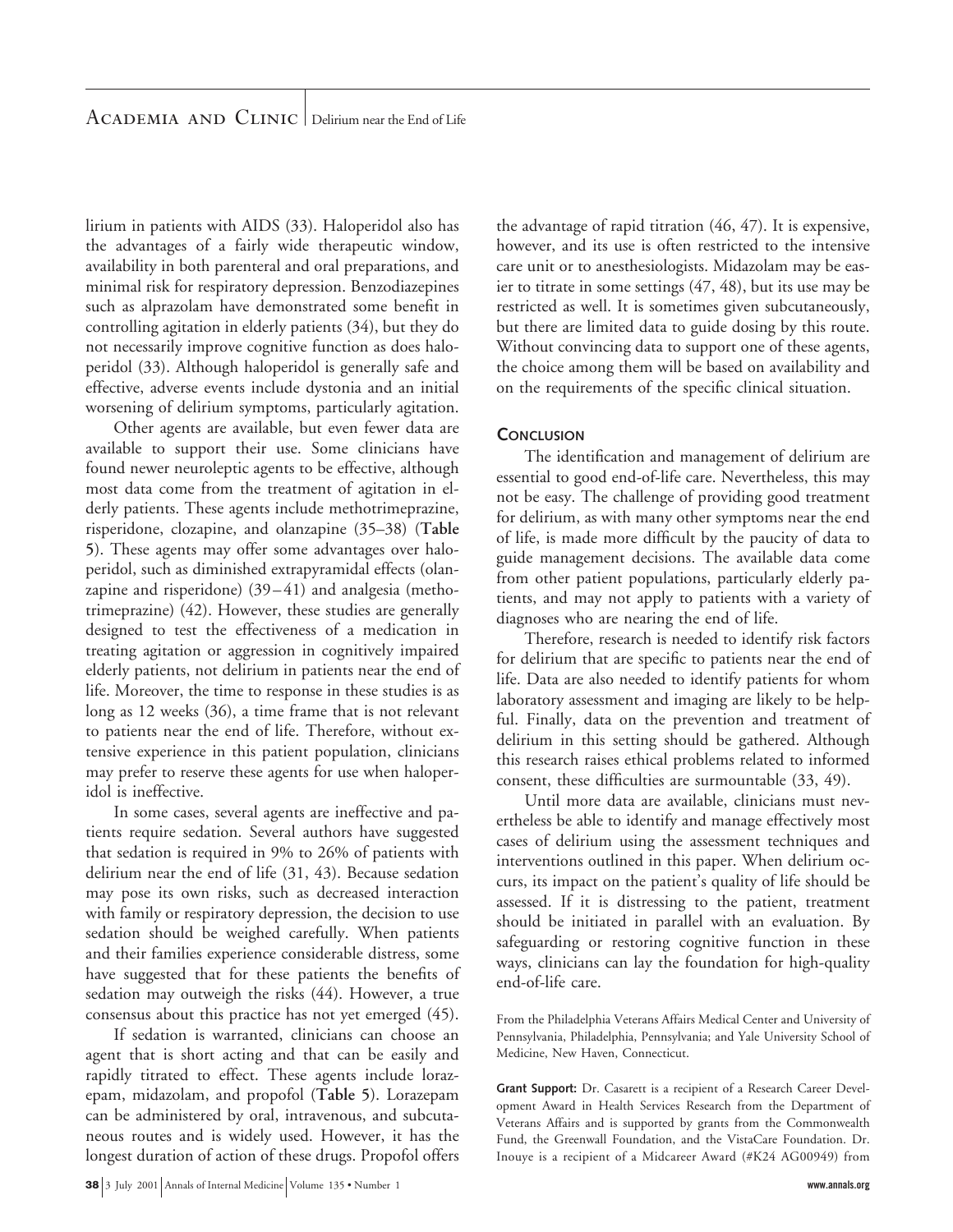the National Institute on Aging and a Donaghue Investigator Award (#DF98-105) from the Patrick and Catherine Weldon Donaghue Medical Research Foundation.

**Requests for Single Reprints:** Lois Snyder, JD, American College of Physicians–American Society of Internal Medicine, 190 N. Independence Mall West, Philadelphia PA 19106.

**Current Author Addresses:** Dr. Casarett: University of Pennsylvania, 3615 Chestnut Street, Philadelphia, PA 19104.

Dr. Inouye: Yale University School of Medicine, PO Box 208096, 333 Cedar Street, New Haven, CT 06520-8096.

## **References**

1. American Psychiatric Association Diagnostic and Statistical Manual of Mental Disorders (DSM IV). 4th ed. Washington, DC: American Psychiatric Assoc; 1994.

2. **Massie M, Holland J, Glass E.** Delirium in terminally ill cancer patients. Am J Psychiatry. 1983;140:1048-50. [PMID: 6869591]

3. **Minagawa H, Uchitomi Y, Yamawaki S, Ishitani K.** Psychiatric morbidity in terminally ill cancer patients. A prospective study. Cancer. 1996;78:1131-7. [PMID: 8780554]

4. **Bruera E, Miller L, McCallion J, Macmillan K, Krefting L, Hanson J.** Cognitive failure in patients with terminal cancer: a prospective study. J Pain Symptom Manage. 1992;7:192-5. [PMID: 1517640]

5. **Leipzig R, Goodman H, Gray G, Erle H, Reidenberg M.** Reversible, narcotic-associated mental status impairment in patients with metastatic cancer. Pharmacology. 1987;35:47-54. [PMID: 3628460]

6. **Pereira J, Hanson J, Bruera E.** The frequency and clinical course of cognitive impairment in patients with terminal cancer. Cancer. 1997;79:835-42. [PMID: 9024722]

7. **Caraceni A, Nanni O, Maltoni M, Piva L, Indelli M, Arnoldi E, et al.** Impact of delirium on the short term prognosis of advanced cancer patients. Italian Multicenter Study Group on Palliative Care. Cancer. 2000;89:1145-9. [PMID: 10964345]

8. **Francis J, Strong S, Martin D, Kapoor W.** Delirium in elderly general medical patients: common but often unrecognized [Abstract]. Clin Res. 1988;36:711A.

9. Gustafson Y, Brännström B, Norberg A, Bucht G, Winblad B. Underdiagnosis and poor documentation of acute confusional states in elderly hip fracture patients. J Am Geriatr Soc. 1991;39:760-5. [PMID: 2071806]

10. **Folstein M, Folstein S, McHugh P.** "Mini-mental state." A practical method for grading the cognitive state of patients for the clinician. J Psychiatr Res. 1975; 12:189-98. [PMID: 1202204]

11. **Pompei P, Foreman M, Cassel C, Alessi C, Cox D.** Detecting delirium among hospitalized older patients. Arch Intern Med. 1995;155:301-7. [PMID: 7832602]

12. **Inouye S, van Dyck C, Alessi C, Balkin S, Siegal A, Horwitz R.** Clarifying confusion: the confusion assessment method. A new method for detection of delirium. Ann Intern Med. 1990;113:941-8. [PMID: 2240918]

13. **Breitbart W, Rosenfeld B, Roth A, Smith M, Cohen K, Passik S.** The Memorial Delirium Assessment Scale. J Pain Symptom Manage. 1997;13:128- 37. [PMID: 9114631]

14. **Trzepacz P, Dew M.** Further analyses of the Delirium Rating Scale. Gen Hosp Psychiatry. 1995;17:75-9. [PMID: 7789787]

15. **Trzepacz P, Baker R, Greenhouse J.** A symptom rating scale for delirium. Psychiatry Res. 1988;23:89-97. [PMID: 3363018]

16. **Albert M, Levkoff S, Reilly C, Liptzin B, Pilgrim D, Cleary P, et al.** The delirium symptom interview: an interview for the detection of delirium symptoms in hospitalized patients. J Geriatr Psychiatry Neurol. 1992;5:14-21. [PMID: 1571069]

17. **Inouye S, Charpentier P.** Precipitating factors for delirium in hospitalized elderly persons. Predictive model and interrelationship with baseline vulnerability. JAMA. 1996;275:852-7. [PMID: 8596223]

18. **de Stoutz N, Bruera E, Suarez-Almazor M.** Opioid rotation for toxicity reduction in terminal cancer patients. J Pain Symptom Manage. 1995;10:378-84. [PMID: 7673770]

19. **Bruera E, Macmillan K, Hanson J, MacDonald R.** The cognitive effects of the administration of narcotic analgesics in patients with cancer pain. Pain. 1989; 39:13-6. [PMID: 2812850]

20. **Wood M, Ashby M, Somogyi A, Fleming B.** Neuropsychological and pharmacokinetic assessment of hospice inpatients receiving morphine. J Pain Symptom Manage. 1998;16:112-20. [PMID: 9737102]

21. **D'Honneur G, Gilton A, Sandouk P, Scherrmann J, Duvaldestin P.** Plasma and cerebrospinal fluid concentrations of morphine and morphine glucuronides after oral morphine. The influence of renal failure. Anesthesiology. 1994;81:87- 93. [PMID: 8042814]

22. **Portenoy R, Foley K, Stulman J, Khan E, Adelhardt J, Layman M, et al.** Plasma morphine and morphine-6-glucuronide during chronic morphine therapy for cancer pain: plasma profiles, steady-state concentrations and the consequences of renal failure. Pain. 1991;47:13-9. [PMID: 1771088]

23. **Marcantonio E, Juarez G, Goldman L, Mangione C, Ludwig L, Lind L, et al.** The relationship of postoperative delirium with psychoactive medications. JAMA. 1994;272:1518-22. [PMID: 7966844]

24. Gustafson Y, Berggren D, Brännström B, Bucht G, Norberg A, Hansson L, **et al.** Acute confusional states in elderly patients treated for femoral neck fracture. J Am Geriatr Soc. 1988;36:525-30. [PMID: 2897391]

25. **Schor J, Levkoff S, Lipsitz L, Reilly C, Cleary P, Rowe J, et al.** Risk factors for delirium in hospitalized elderly. JAMA. 1992;267:827-31. [PMID: 1732655]

26. **Paramore L.** Use of alternative therapies: estimates from the 1994 Robert Wood Johnson Foundation National Access to Care Survey. J Pain Symptom Manage. 1997;13:83-9. [PMID: 9095565]

27. **Burstein H, Gelber S, Guadagnoli E, Weeks J.** Use of alternative medicine by women with early-stage breast cancer. N Engl J Med. 1999;340:1733-9. [PMID: 10352166]

28. **Bruera E, Franco J, Maltoni M, Watanabe S, Suarez-Almazor M.** Changing pattern of agitated impaired mental status in patients with advanced cancer: association with cognitive monitoring, hydration, and opioid rotation. J Pain Symptom Manage. 1995;10:287-91. [PMID: 7602179]

29. **Mercadante S.** Opioid rotation for cancer pain: rationale and clinical aspects. Cancer. 1999;86:1856-66. [PMID: 10547561]

30. **Steiner N, Bruera E.** Methods of hydration in palliative care patients. J Palliat Care. 1998;14:6-13. [PMID: 9686490]

31. **Fainsinger R, Miller M, Bruera E, Hanson J, Maceachern T.** Symptom control during the last week of life on a palliative care unit. J Palliat Care. 1991; 7:5-11. [PMID: 2045996]

32. **Inouye S, Bogardus S, Charpentier P, Leo-Summers L, Acampora D, Holford T, et al.** A multicomponent intervention to prevent delirium in hospitalized older patients. N Engl J Med. 1999;340:669-76. [PMID: 10053175]

33. **Breitbart W, Marotta R, Platt M, Weisman H, Derevenco M, Grau C, et al.** A double-blind trial of haloperidol, chlorpromazine, and lorazepam in the treatment of delirium in hospitalized AIDS patients. Am J Psychiatry. 1996;153: 231-7. [PMID: 8561204]

34. **Christensen D, Benfield W.** Alprazolam as an alternative to low-dose haloperidol in older, cognitively impaired nursing facility patients. J Am Geriatr Soc.